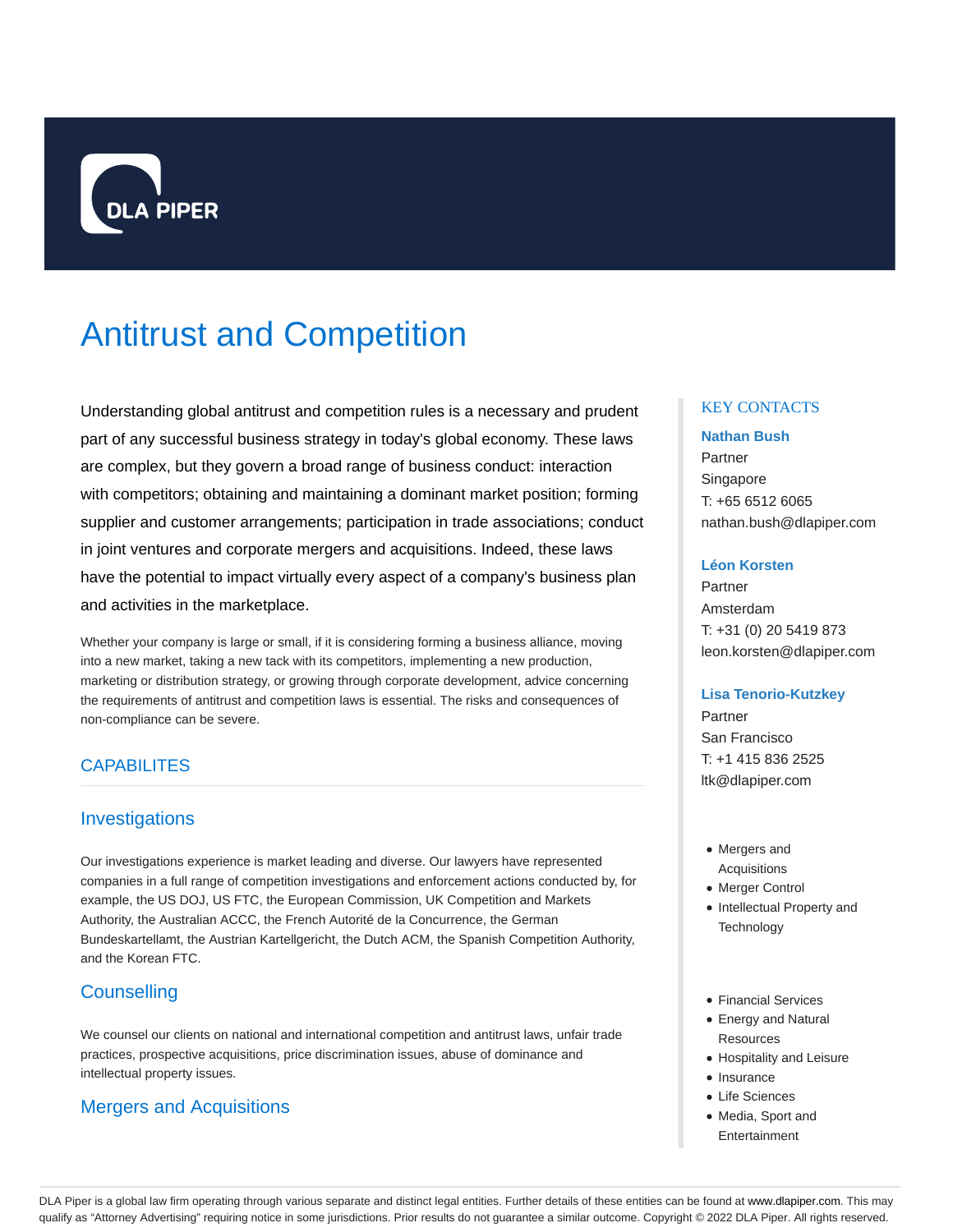We have a strong multi-jurisdictional merger practice that can seamlessly coordinate filings in jurisdictions worldwide.

**Industrials** 

• Technology

We are able to help clients analyse any potential competition issues, coordinate multijurisdictional merger clearances, represent clients before regulatory agencies, analyse and negotiate potential remedies, deal with in-depth investigations and advise on merger litigation.

# Compliance Audits and Programs

Our experience is diverse and includes representing companies in a full range of competition matters. This diversity in expertise allows us to provide advice to our clients on all areas of competition compliance including auditing existing policies and procedures and enables us to provide clients with commercial and practical solutions. This includes with regards to the implementation of a compliance programme, the provision of training including on raids, or any changes to existing policies and procedures.

# Cartel Enforcement Defence

Criminal cartel enforcement is a top priority of competition Regulatory Authorities and cartel investigations, in particular those with international aspects, are on the rise.

Our team acts regularly for multinational clients and provides a globally coordinated approach in representing client before the regulators and in negotiating resolutions. The team has much experience in assisting client with leniency and amnesty applications and where necessary defends clients through litigation.

# Civil Litigation / Class Actions

Private litigation is fast becoming as important as public regulation as a means of enforcing competition law.

We have considerable experience in advising claimants and defendants in competition based litigation in a number of jurisdictions, and representing clients appealing regulator decisions to the European and domestic Courts.

# Criminal Antitrust Defence

Our team provides criminal defence to clients including in response to raids, managing disclosure, leniency negotiations with Regulators, defence of Criminal Litigation and in relation to Trials and Appeals.

# State Aid

We have a strong track record in State aid work, acting for funding bodies, recipients of aid and those who feel that their interests have been damaged by unlawful aid awarded to their competitors.

# **EXPERIENCE**

- Acting for two pharmaceutical companies in separate 'pay for delay' pharmaceutical patent settlements in Europe.
- Represented Church & Dwight in the Church & Dwight v. Mayer Labs antitrust case and related FTC investigation. In granting our summary judgment motion, the California federal judge held that a C&D shelf share discount incentive rebate program involving Trojan condoms did not constitute anti-competitive monopoly behaviour. This is a significant win for the client, who has been engaged in hotly contested litigation for more than four years with competitor Mayer Laboratories. We also convinced the FTC to drop its three year investigation without a consent decree or any conditions and the FTC agreed to destroy all documents.
- Advised Etihad Airways in relation to their equity investment in Air Berlin which required both merger control and regulatory advice, as well as competition law advice in relation to commercial co-operation agreements between the two airlines.
- Advised two of the largest companies in provision of secure electronic payment technologies a complex acquisition. This involved creating cooperation between a number of competition authorities.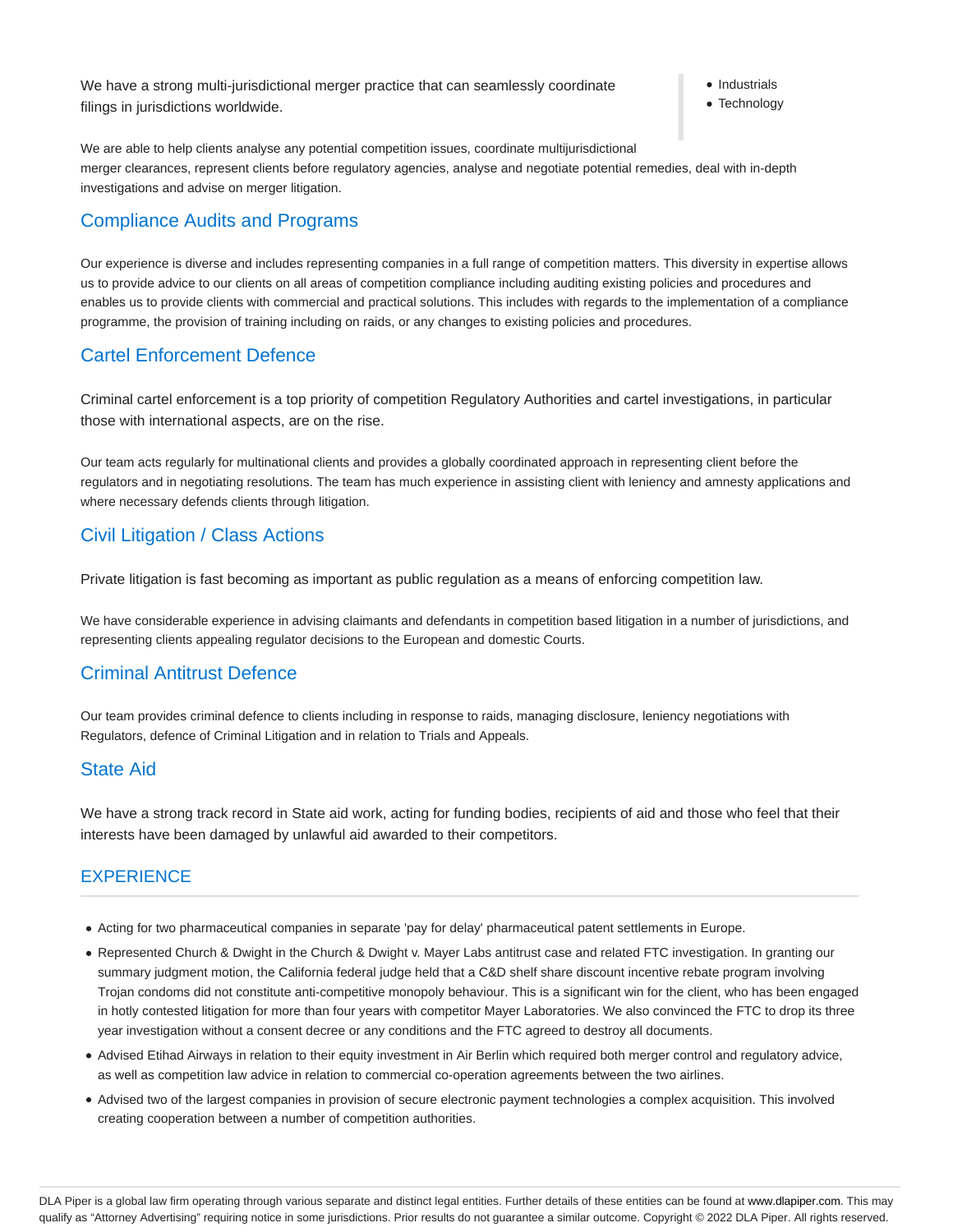- Building a global compliance function with particular emphasis on antitrust, anti-corruption, antimony laundering, international trade regulation/OFAC, government relations, and privacy/data security for an international insurance and financial services company.
- Representing a global airline in the General Court against the European Commission's air cargo cartel decision, with simultaneous damages litigation in the UK and the Netherlands.
- Advising one of the world's largest freight forwarders in the context of a European Commission cartel investigation and a subsequent appeal to the General Courts. The team successfully secured a significant fine reduction for the client which was being investigated by anti-trust authorities, notably the European Commission and US Department of Justice, following global dawn raids across the industry in 2007.
- Acting for a global airline in complex class action cases currently pending in the US including in the Southern District of New York, Eastern District of New York and the Northern District of California District Courts. The Plaintiffs allege billions of US dollars in damages.
- Advising a Japanese manufacturer of electronic equipment, in multi-district class action antitrust litigation alleging violations of the Sherman Act and state laws in the optical disk drive industry.
- Acting for Pool Corporation and its subsidiaries in a multi-district litigation alleging violations of the antitrust laws in regard to the distribution of swimming pool products and supplies. The case is pending in the United States District Court for the Eastern District of Louisiana and is in the discovery stage.

## INSIGHTS

# **Publications**

**Antitrust regulators focus on private equity**

21 June 2022

The consent order imposes a ten-year pre-transaction approval and notification requirement on JAB and on the required divestiture purchaser.

**Nonsolicitation agreements face antitrust scrutiny**

16 May 2022

Some of the court's rulings in the case may be relied on by the government as it continues to focus on non-solicitation and no-poach agreements.

**Antitrust Matters – April 2022**

### 28 April 2022 ANTITRUST MATTERS

Dear Reader,

**DOJ Antitrust Division updates Leniency Program**

6 April 2022

The DOJ considers the Leniency Program central to its criminal antitrust enforcement efforts.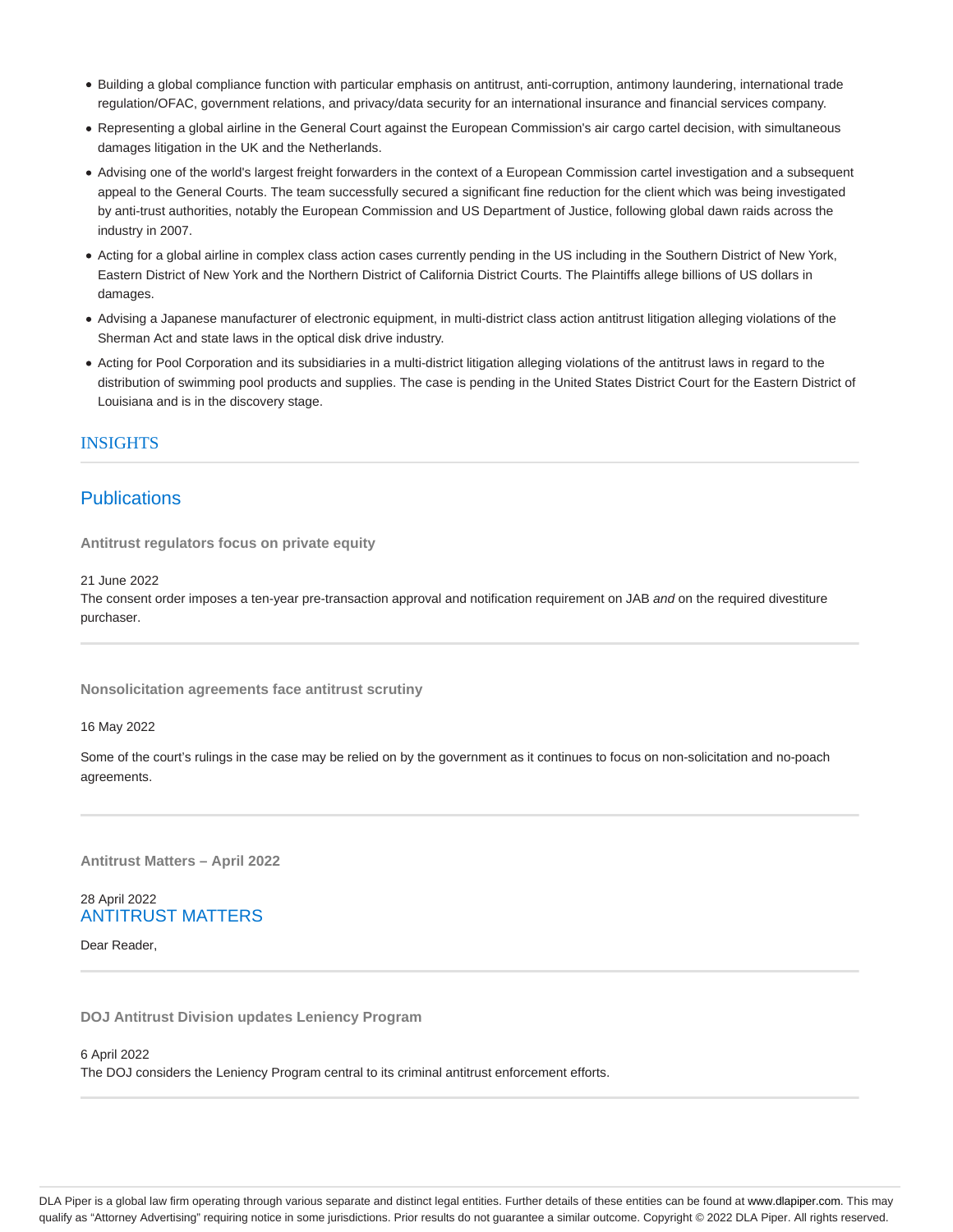# 29 March 2022 UNDERSTANDING THE UK NATIONAL SECURITY & INVESTMENT REGIME PODCAST

What is the impact of the regime on the energy sector? Sarah Smith is joined by competition partner, Sam Szlezinger, and DLA Piper's energy sector specialist, Andreas Gunst, to anaylse which activities are likely to be caught.

**Aiscension: an AI tool to ensure effective risk management by detecting anti-competitive practice**

#### 24 February 2022

Anti-competitive activity has been rife in companies for centuries and there are many who like to take the ostrich approach and bury their head in the sand. However, it is known that this approach to risk management is ineffective should the regulators come looking, and with fines of up to 10% of global turnover, it is a big risk to take.

**Focus on the public sector**

## 22 February 2022 UNDERSTANDING THE UK NATIONAL SECURITY & INVESTMENT REGIME PODCAST

What is the impact on the public sector? Sarah Smith talks to Richard Bonnar, a partner in the Intellectual Property and Technology team, and Martin Strom, a senior associate in the competition team to discuss the impact on the sector, including the "Critical Suppliers to Government" and "Suppliers to the Emergency Services" sectors.

**Focus on the transport sector**

# 8 February 2022 UNDERSTANDING THE UK NATIONAL SECURITY & INVESTMENT REGIME PODCAST

In this episode, Sarah Smith is joined by Richard Jenkinson and global chair of DLA Piper's Infrastructure, Construction and Transport sector, Martin Nelson-Jones. They discuss the impact of the regime on the transport sector in relation to ports and harbours, as well as airports and air traffic control.

**FTC announces annual revisions to HSR Act thresholds**

25 January 2022 The new thresholds will go into effect February 23, 2022.

**Focus on the technology sector**

25 January 2022 UNDERSTANDING THE UK NATIONAL SECURITY & INVESTMENT REGIME PODCAST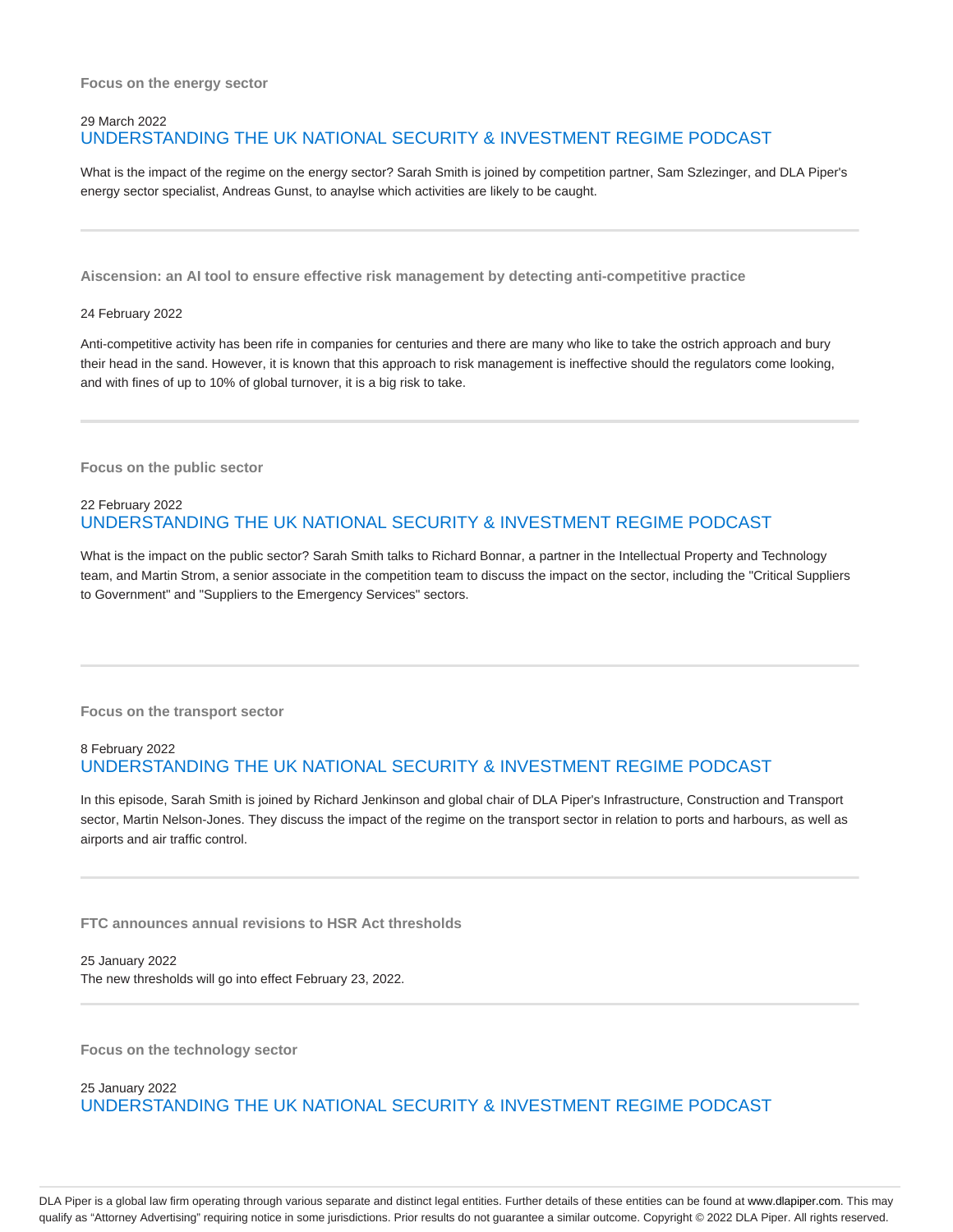What is the impact of the regime on the technology sector? Sarah Smith is joined by competition partner, Alexandra Kamerling, and DLA Piper's tech sector specialist, Kit Burden, to anaylse which activities are likely to be caught with a focus on AI and computer hardware.

**Focus on the industrials sector**

# 18 January 2022 UNDERSTANDING THE UK NATIONAL SECURITY & INVESTMENT REGIME PODCAST

In the third episode of the series we turn our focus to specific sectors. Sarah Smith and Matt Evans are joined by DLA Piper's defence sector specialist, Maria Pereira to discuss the impact of the regime on the industrials sector, specifically in relation to the defence, military and dual-use, advanced materials and satellite and space sectors.

**A legal overview**

# 4 January 2022 UNDERSTANDING THE UK NATIONAL SECURITY & INVESTMENT REGIME PODCAST

In episode 2 of our podcast series we discuss the legal context of the regime: how it will operate and the implications for businesses. In particular, the legislation - which comes into force today, 4 January - has wide reaching implications for M&A involving businesses or assets connected with the UK.

**What's driving the new National Security and Investment Regime**

### 12 December 2021 UNDERSTANDING THE UK NATIONAL SECURITY & INVESTMENT REGIME PODCAST

Episode 1 of our new Podcast series discusses what is driving the new National Security and Investment Regime. What is the political context for the new regime? Who and what is driving the pressure to strengthen investment screening both in the UK and internationally? Sarah Smith, Partner in DLA Piper's Competition practice is joined by Lord Gavin Barwell, Strategic Advisor and former Chief of Staff to Teresa May and Paul Hardy, Head of UK Government Affairs at DLA Piper to discuss the context of the new regime.

**Antitrust Matters – September 2021**

## 7 September 2021 ANTITRUST MATTERS

We are pleased to share with you a New Edition of our periodical global publication Antitrust Matters.

**Competition and sustainability: the need for further guidance on legitimate cooperation**

#### 7 September 2021 ANTITRUST MATTERS

Climate change is one of the most important priorities facing the international community. The increased focus on environmental concerns has incentivized companies to pursue sustainability initiatives. In many instances, cross-industry collaboration is important for such initiatives to succeed.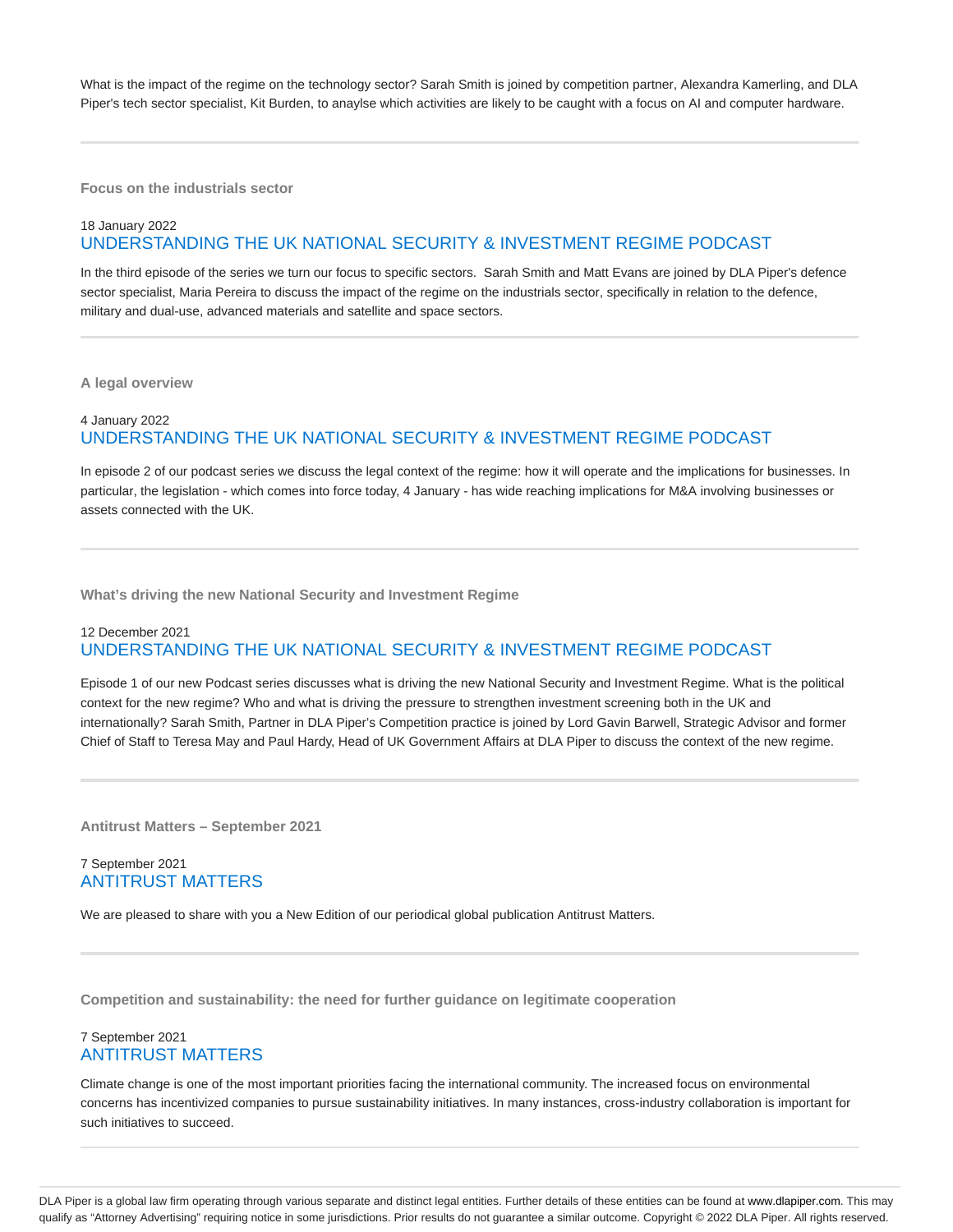**Framing patents as essential facilities in Chinese antitrust: Ningbo Ketian Magnet Co., Ltd. v. Hitachi Metals**

## 7 September 2021 ANTITRUST MATTERS

A Chinese court recently ruled in Ningbo Ketian Magnet Co., Ltd. v. Hitachi Metals, Ltd. that a patent-holder's refusal to license patents for producing rare-earth magnets to competitors constituted an abuse of dominance in violation of China's Antimonopoly Law (AML).

**The challenges of compliance in a modern world: The changing landscape of cartel enforcement**

### 7 September 2021 ANTITRUST MATTERS

With the rise of technological developments, we also have seen increased risks. In this new digital world, we are creating more data year on year. Data storage, ease of communications (including the use of email and chat), along with the ease of photos and videos means that data volumes are increasing exponentially.

**The Challenges of Compliance in a Modern World: The Changing Landscape of Cartel Enforcement**

## 25 August 2021 ANTITRUST MATTERS

With the rise of technological developments, we also have seen increased risks. In this new digital world, we are creating more data year on year. Data storage, ease of communications (including the use of email and chat), along with the ease of photos and videos means that data volumes are increasing exponentially.

**Caveat Emptor in UK merger control: Record fine highlights the non-filing risks for buyers**

24 August 2021

The UK Competition and Markets Authority has imposed its largest ever fine for a single infringement relating to non compliance with an initial enforcement order.Serving as a reminder to buyers of the pitfalls of completing a transaction without first obtaining UK merger clearance.

**Multi-jurisdiction guide for screening foreign investments**

#### 26 May 2021

The aim of this guide is not to substitute proper due diligence and specialized advice when conducting business, it will hopefully help the reader navigate the different FDI regimes. Particularly in this complex context and in view of the proliferation of new regimes, by explaining the key aspects of regimes including main issues to consider, thresholds and proceedings to take into consideration when investing in our globalized world.

**Representing individuals in interviews – the US perspective**

30 March 2021 Determining whether to consent to an interview, and any interview itself, can be pivotal.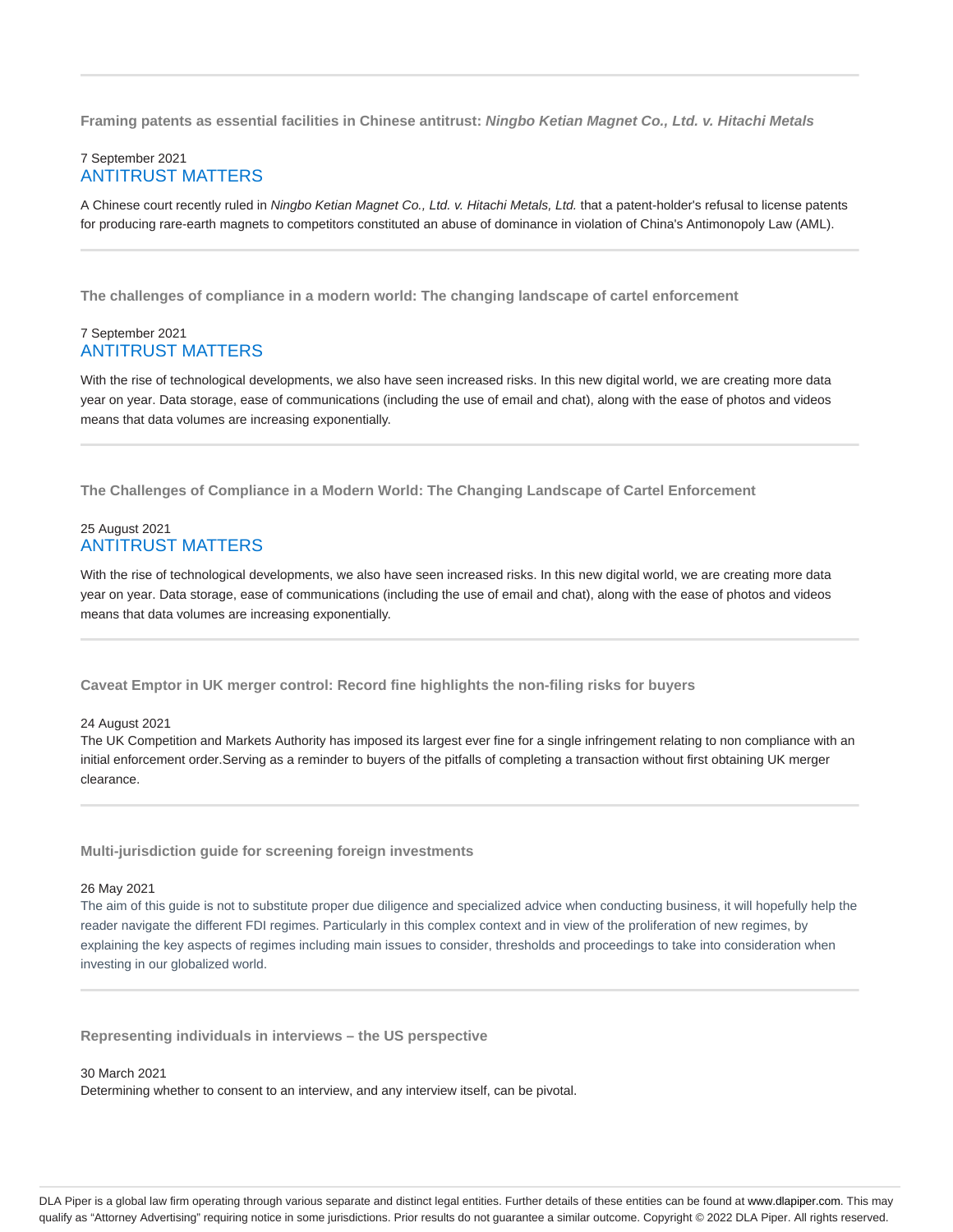**Expectations for white collar enforcement under the Biden Administration**

18 February 2021

Six key areas where the Biden Administration may focus its enforcement efforts.

**New antidumping and countervailing duty petition filed against imports of granular polytetrafluoroethylene resin from India and Russia: Consequences for exporters and US importers**

2 February 2021 Key details and implications.

**FTC announces annual revisions to HSR Act thresholds**

1 February 2021

For the first time in a number of years, the new thresholds are slightly lower than the previous ones, reflecting a corresponding decrease in the GNP.

**Antitrust and unfair competition lawyer John Gibson joins DLA Piper in Los Angeles**

28 January 2021

John Gibson has joined the firm's Litigation and Regulatory practice as a partner in Los Angeles.

**Senate approves bill eliminating antitrust exemption for health insurers**

29 December 2020 New antitrust compliance challenges for the health insurance industry.

**Antitrust Matters - Special edition**

#### 17 December 2020 ANTITRUST MATTERS

We are pleased to share with you a Special Edition of our periodical global publication Antitrust Matters.

**Competition policy and the Green Deal**

17 December 2020

In October 2020, the Commission published a call for contributions on questions about how competition rules and sustainability policies work together. With this initiative, the Commission followed in the footsteps of several national competition authorities which had already issued guidance on the topic of competition and sustainability.

**Market Definition Notice**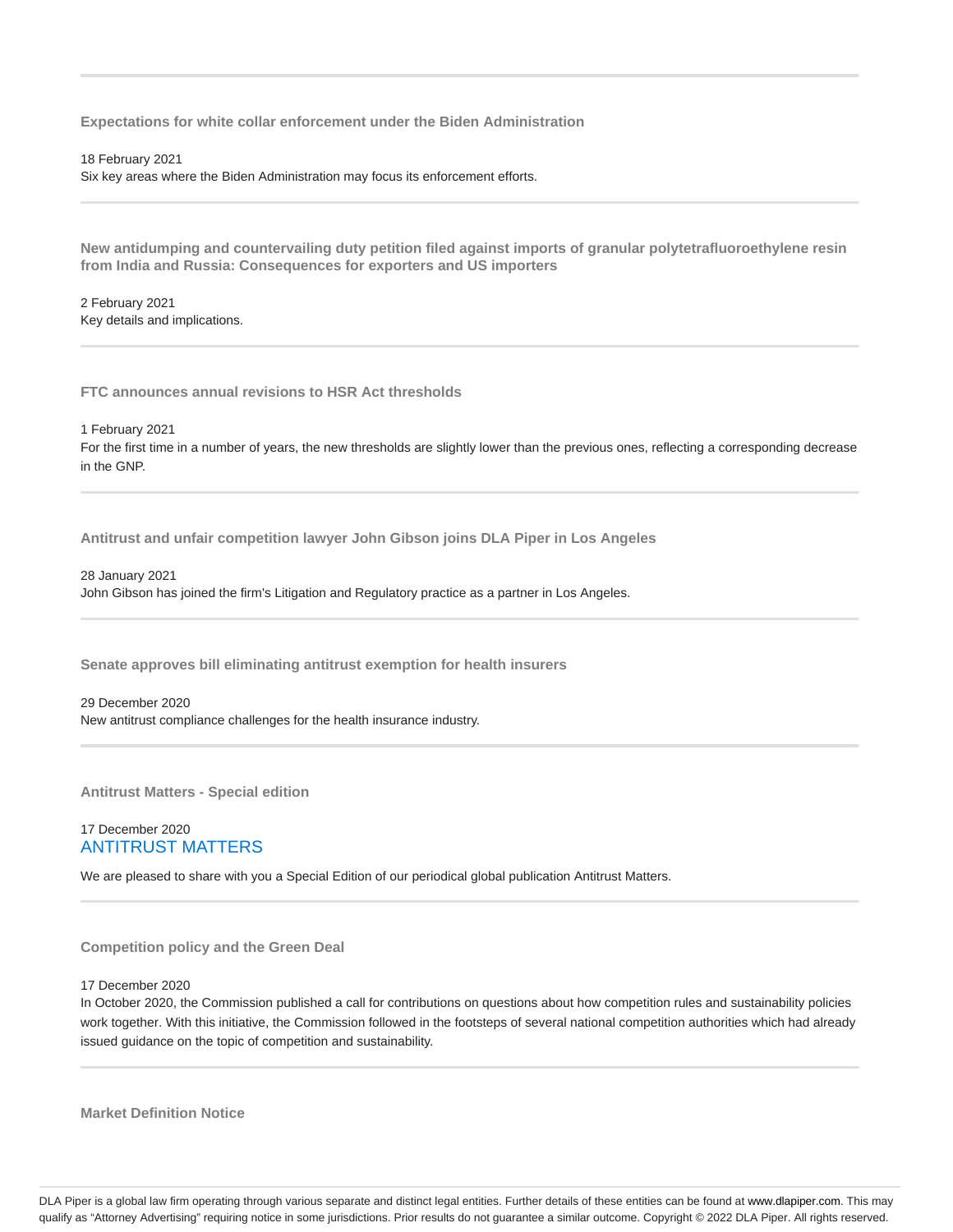#### 17 December 2020

The public consultation on the 23-year-old Market Definition Notice was launched over the summer of 2020. The objective behind this consultation is to determine whether the Notice is still fit for purpose and if/how it can be improved to better reflect new market developments.

**New competition tool and ex ante regulation of gatekeeping platforms**

#### 17 December 2020

Over the summer of 2020, the European Commission conducted several public consultations, including two interrelated consultations of significant importance to the Commission's digital agenda.

**White Paper on Foreign Subsidies**

17 December 2020

The Commission's White Paper on Foreign Subsidies, which was under public consultation until 23 September 2020, focuses on how to address distortions caused by foreign subsidies in the EU.

**New antidumping duty petition filed against imports of polyester textured yarn from Indonesia, Malaysia, Thailand, and Vietnam: Consequences for exporters and US importers**

#### 2 November 2020

Additional duties can be imposed if the DOC determines that imported goods are dumped and the ITC determines that the domestic industry is materially injured or threatened with such injuries.

**Cartel Enforcement Global Review 2020**

#### 24 September 2020

Since DLA Piper's original review of global cartel enforcement in 2017, competition authorities have further intensified their enforcement activities in relation to horizontal collusion. Our 2020 update provides insights into trends that have emerged around the world.

**Antitrust Matters**

### September 2020 ANTITRUST MATTERS

We are pleased to share with you a New Edition of our periodical global publication Antitrust Matters.

**It's all linked: a close look at the EC's proposed Digital Services Act and its moves to protect strategic EU industries**

#### September 2020

The Digital Services Act (DSA) is a legislative package first announced by European Commission President Ursula von der Leyen in the political guidelines back in July 2019 and confirmed in February 2020 in the Commission's communication, Shaping Europe's digital future.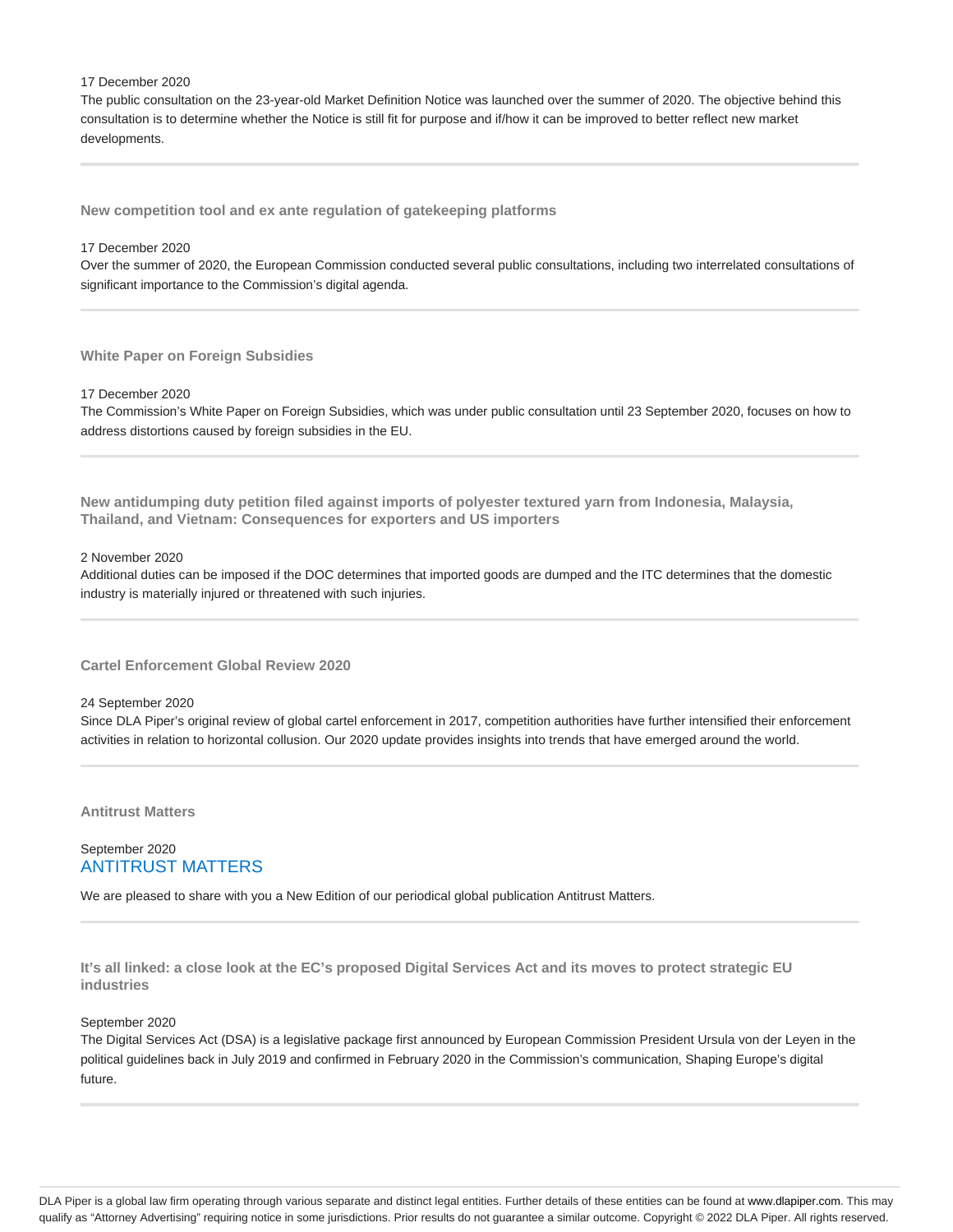**South Africa: Asset transactions during COVID-19 and the role of merger control approval**

# September 2020 ANTITRUST AND COMPETITION: NOVEL ISSUES IN A POST-CORONAVIRUS WORLD

The decision by governments to impose restrictions on businesses to slow the spread of coronavirus disease 2019 (COVID-19) has had a severe impact on the global and South African economy.

**State aid rules in pandemic times: Flexing or bending?**

#### September 2020 ANTITRUST AND COMPETITION: NOVEL ISSUES IN A POST-CORONAVIRUS WORLD

As of 27 August, a staggering amount of EUR1.358 billion in State aid measures to be granted by Member States across the EU to tackle the economic impact of the coronavirus outbreak had been approved by the Commission.

**The 2019 rail franchising litigation - procurement: Legal privilege and a duty to give sufficient reasons**

#### 4 August 2020

Mr Justice Stuart-Smith handed down judgment in the 2019 Rail Franchising Litigation, one of the largest and most complex procurement and commercial judicial review claims litigated to date in the UK. In this, our second article, we examine the Court's findings as they relate to legal privilege and the duty to give sufficient reasons.

**All quiet on the merger front…right? US antitrust agencies issue joint 2020 Vertical Merger Guidelines**

#### 6 July 2020

The Guidelines focus heavily on two primary concerns – foreclosure or raising rivals' costs and access to competitively sensitive information.

**Big or small, it's all hardball: merger enforcement actions below the HSR threshold ˗ top ten tips in non-reportable transactions**

#### 23 JUN 2014

No anti-competitive deal is immune from challenge, even if it is small - 10 important points to keep in mind in M&A transactions

**A new test for Mexico's structural changes: antitrust reform – key points in one chart**

#### 16 JUN 2014

This entirely new framework should be carefully analyzed by investors in structuring their Mexico-related M&A transactions and managing their existing operations

**Hong Kong Competition Ordinance implementation update**

#### 26 NOV 2012

On 23 November 2012, the Hong Kong Legislative Council (LegCo) gazetted the Competition Ordinance (Commencement) Notice (Notice), which announced that certain provisions in the 14 June 2012 Competition Ordinance (Cap 619) will come into effect during